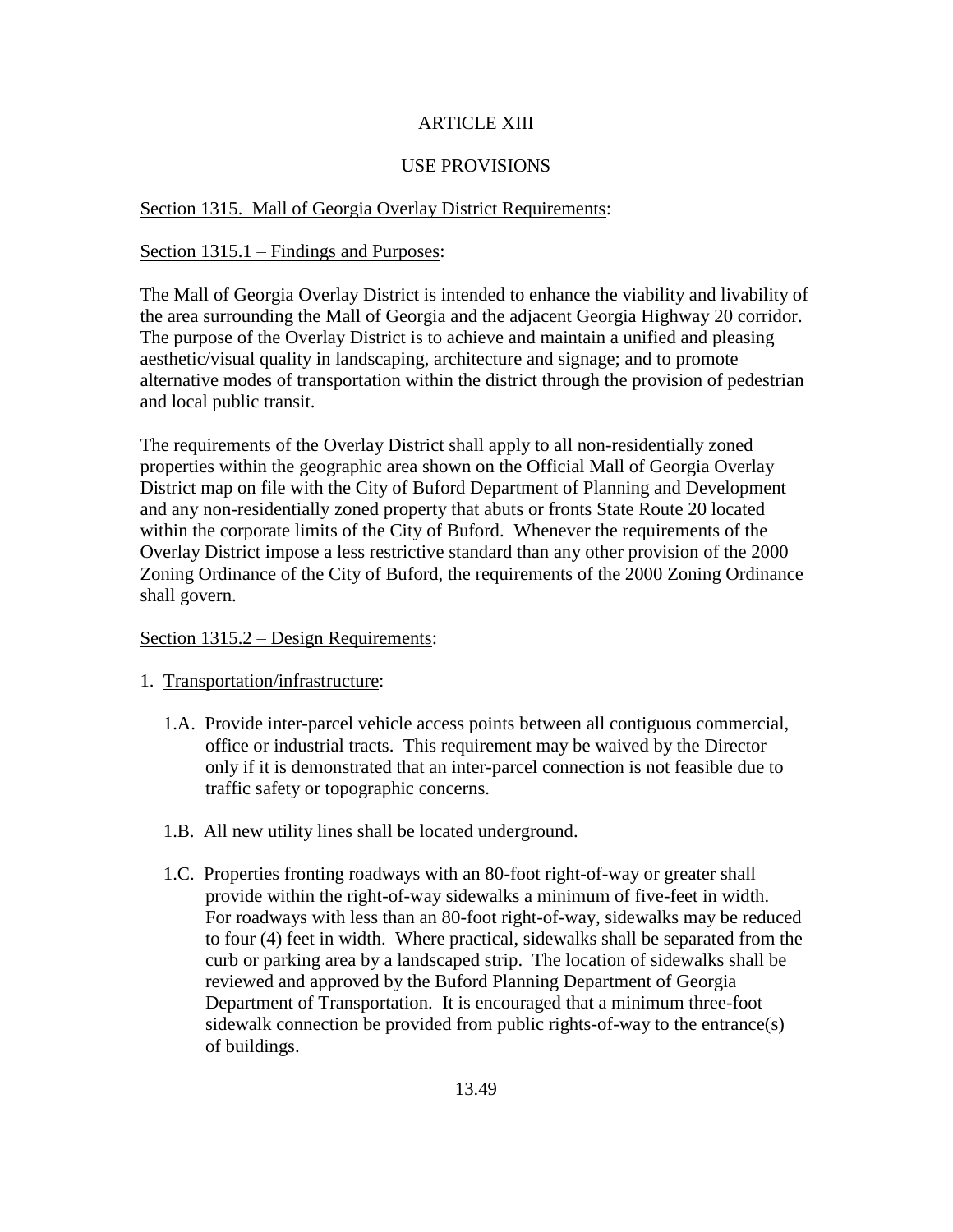- 1.D. Sidewalks shall be constructed with an additional two-foot by eight-foot pad approximately every three hundred (300) linear feet to accommodate future pedestrian amenities such as benches, planters, and trash containers. Sidewalk design and placement of any of these amenities shall be reviewed and approved by the Buford Planning Department of Georgia Department of Transportation.
- 1.E. Provide streetlights along all public rights-of-way utilizing decorative light poles/fixtures, matching the Mall of Georgia standard on any non-residentially zoned property that abuts or fronts State Route 20 located within the corporate limits of the City of Buford. Cobra head, fluted green poles, a maximum of forty (40) feet in height matching the Mall of Georgia standard, shall be used. Light source shall be high-pressure sodium. Streetlights shall be staggered, two hundred (200) feet on center, along both sides of the roadway. All street lights shall be subject to review and approval of the Gwinnett County Department of Transportation and Buford Planning Department. Where applicable, streetlights shall be placed adjacent to required pedestrian amenity sidewalk pads.
- 1.F. Provide lighting throughout all parking areas utilizing decorative light poles/fixtures. Box head, fluted green poles, a maximum of fifty (50) feet in height matching the Mall of Georgia standard shall be used. Light source shall be metal halide, not exceeding an average of 4.5 foot-candles of light output throughout the parking area. Other than pedestrian light fixtures that will be less than fourteen (14) feet tall, light fixtures shall be hooded. All lighting will be metal halide. Lighting shall be directed to avoid intrusion on adjacent properties and away from adjacent thoroughfares.
- 1.G. Subject to Corps of Engineers' approval, all properties, or assemblages of parcels, abutting the Mall of Georgia Nature Preserve or Ivy Creek floodplain shall provide at least one direct access point to this amenity. Access points shall be a minimum of four (4) feet in width and constructed of a pervious material.
- 2. Landscaping Requirements:
	- 2.A. Provide, at a minimum, twenty (20) Tree Density Units per acre for all non-residential development. Type and size of plantings shall be in compliance with City of Buford's Tree Protection Ordinance. At least fifty (50) percent of plantings shall consist of trees three (3) inches in caliper (dbh) or greater.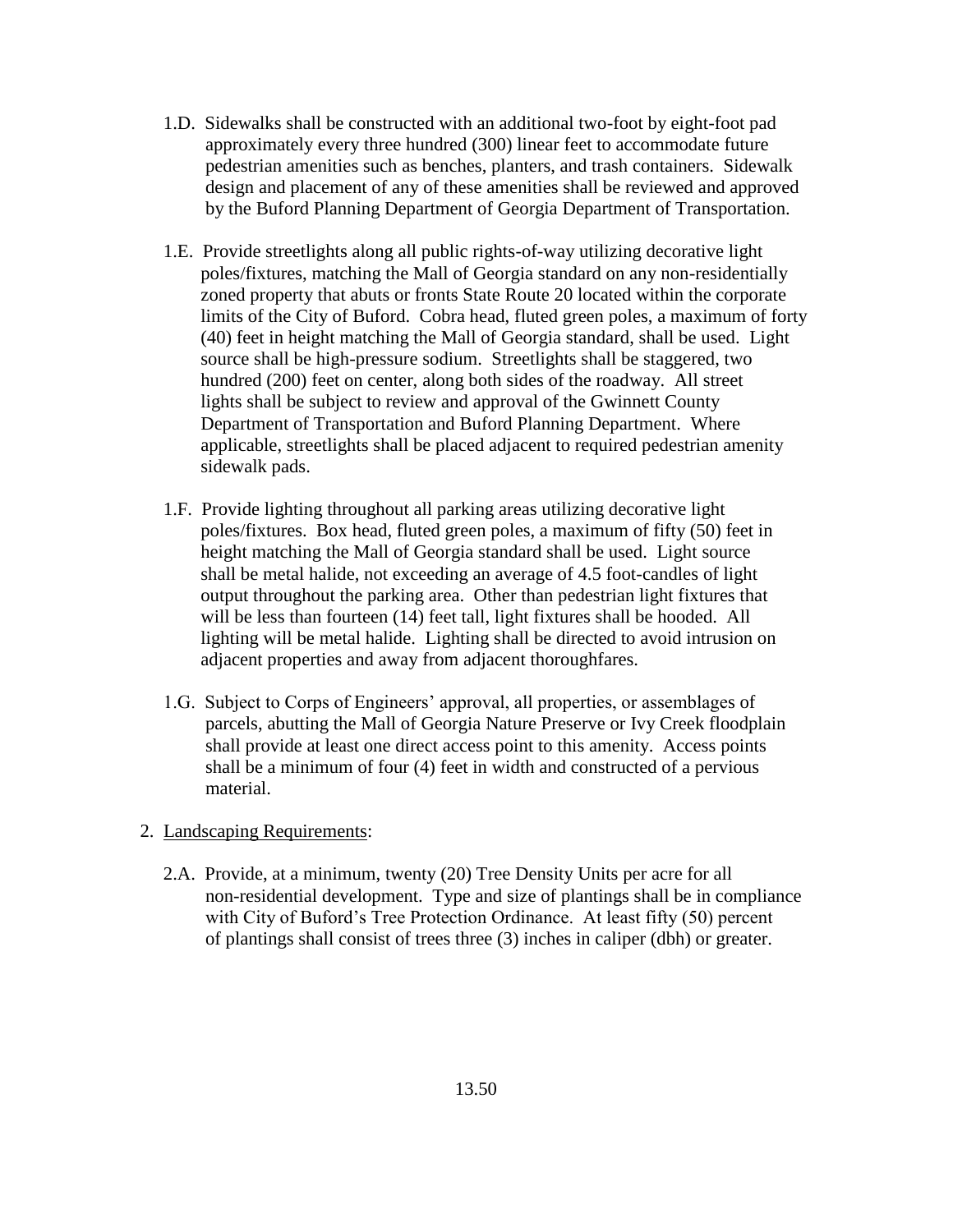- 2.B. Provide landscaped islands throughout all surface parking areas. Interior landscaped islands shall consist of at least one hundred (100) square feet of plantable area and two (2) trees per thirty-six (36) parking spaces. Planting islands may run parallel with the parking bay, centered over the line between parking spaces. Linear island width shall be a minimum of seven (7) feet from back of curb to back of curb. Parking bays adjacent to linear landscaped islands may be reduced to seventeen (17) feet in depth. The required trees shall be planted within the linear islands internal to the parking lot, or subject to approval of the Development Division, planted in areas surrounding the perimeter of the parking lot. End islands shall consist of a minimum of 100-square feet of plantable area and one (1) large maturing shade tree or two (2) small maturing evergreen or flowering trees. Required trees shall be a minimum of six (6) feet in height at the time of planting. Landscape plans shall be subject for review and approval of the Development Department.
- 2.C. Provide a minimum ten-foot wide landscaped strip between all road rights-of-way and the back-of-curb of abutting off-streets paved parking lots. Landscaped strips between road rights-of-way and the edge of abutting off-street grassed parking areas shall be five (5) feet in width. At a minimum, landscaped strips shall be planted in accordance with the City of Buford tree Protection Ordinance. Provide landscaping at the back-of-curb adjacent to the parking lot consisting of, but not limited to, shrubbery, low-growing bushes, etc. to frame the parking lot.
- 2.D. Provide non-ornamental shade trees spaced fifty (50) feet on-center or grouped at one hundred and twenty (120) feet on-center along the right-of-way of Buford Drive (GA Hwy. 20) and all streets connected to Buford Drive. Street trees shall be of the Willow Oak variety along Buford Drive (GA Hwy. 20), and all streets connected to Buford Drive (GA Hwy. 20). All street trees shall be a minimum four (4) inch caliper at the time of planting. Street trees shall be planted six (6) feet from back-of-curb subject to review and approval of the Georgia DOT or Buford Planning Department.
- 2.E. Dumpsters which may be seen from adjacent properties or public parking lots shall be screened from view on all four (4) sides. Screening shall consist of three (3) solid walls of brick or stucco construction, at least six (6) feet in height, with one hundred (100) percent solid metal gates. Dumpsters shall be placed in the rear yard and may be located zero (0) feet from the property line if the adjoining property is zoned non-residential and zero (0) feet from all applicable buffers if the adjoining property is zoned residential.
- 2.F. Natural vegetation shall remain on the property until issuance of a development permit.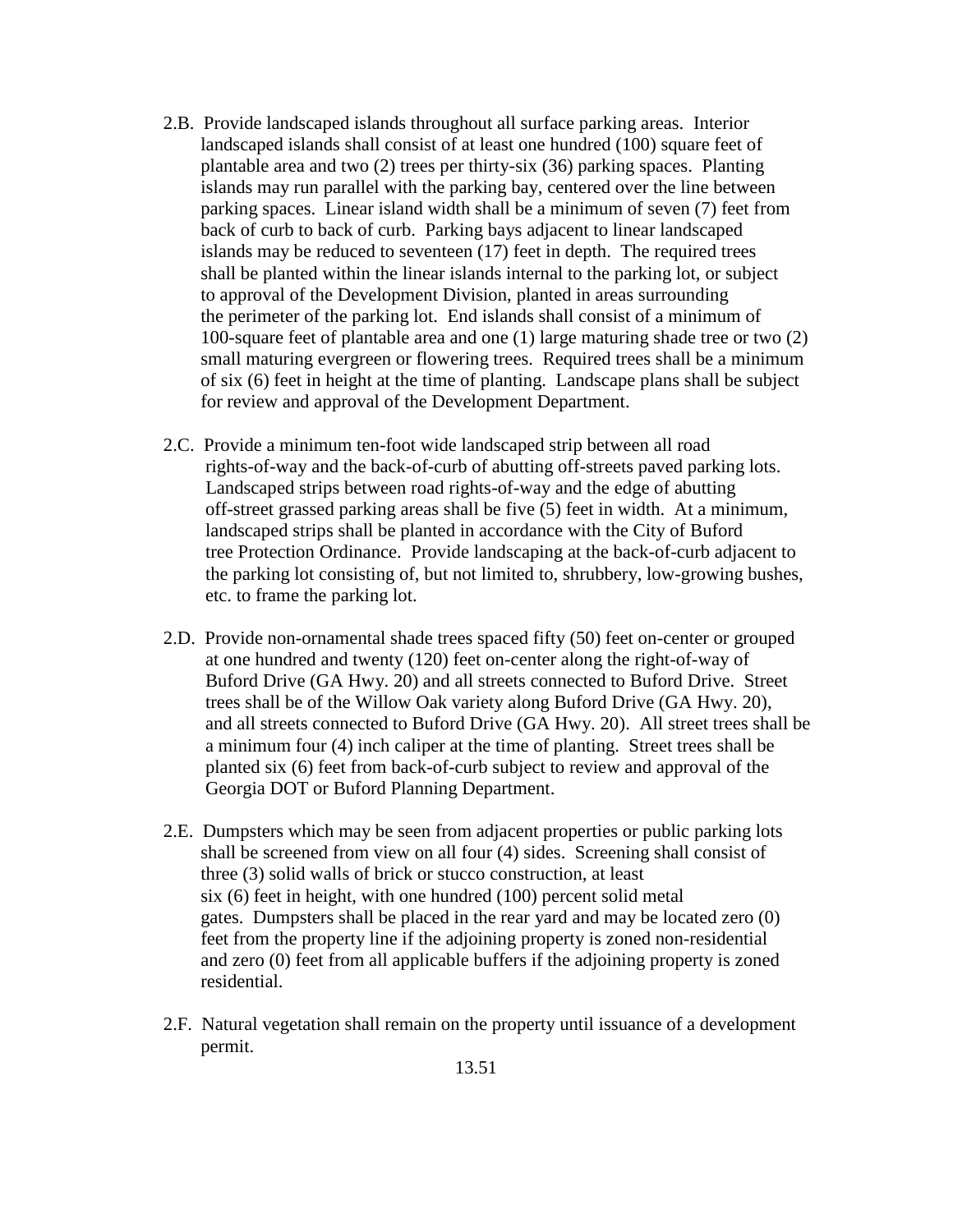- 2.G. All development shall comply with the governmental regulations regarding storm water and erosion control. At a minimum, detention systems will be designed for the twenty-five (250 year storm event or current best management practices (BMP) at the time of development. Drainage plans shall conform to the "Manual for Erosion and Sediment Control in Georgia" from the Georgia State Soil and Water Conservation Service. Erosion control measures (i.e., sediment basis, silt fence, etc.) will be established along Ivy Creek or other streams prior to any mass grading activities.
- 2.H. Sod shall be required in front yards of the Mall of Georgia Overlay District.
- 3. Parking/Yard, Height and Setback:
	- 3.A. For retail developments exceeding one hundred twenty-five thousand (125,000) square feet of gross floor area, at least then (10) percent of all required parking spaces shall be provided in parking areas of porous paving or grass paving systems, such as "Grasscrete" or "Grasspave", not to exceed one thousand (1,000) parking spaces.
	- 3.B. Up to twenty-five (25) percent of the required parking spaces for any development may be reduced in total area, width or depth for designated small vehicle parking. Each small vehicle parking space shall not be less than eight (8) feet in width and seventeen (17) feet in depth.
	- 3.C. Freestanding buildings or shopping center developments containing seven thousand five hundred (7,500) gross square feet of space or less shall provide no more than twenty (20) percent of parking areas in the front of building(s) and be limited to no more than one (1) double row of parking. No more than twenty (20) percent of off-street parking area may be located to the sides of building(s), with the balance of parking located to the rear of the building(s).
	- 3.D. For developments exceeding seven thousand five hundred (7,500) square feet, building placement is encouraged to be close to, and oriented toward, the public right-of-way with the majority of parking to the sides and rear where possible.
	- 3.E. Bicycle racks shall be required for all retail and office developments.

# 4. Signage:

 4.A. Except as contained herein, sizes and amount of signage shall not exceed the requirements of the Zoning Resolution.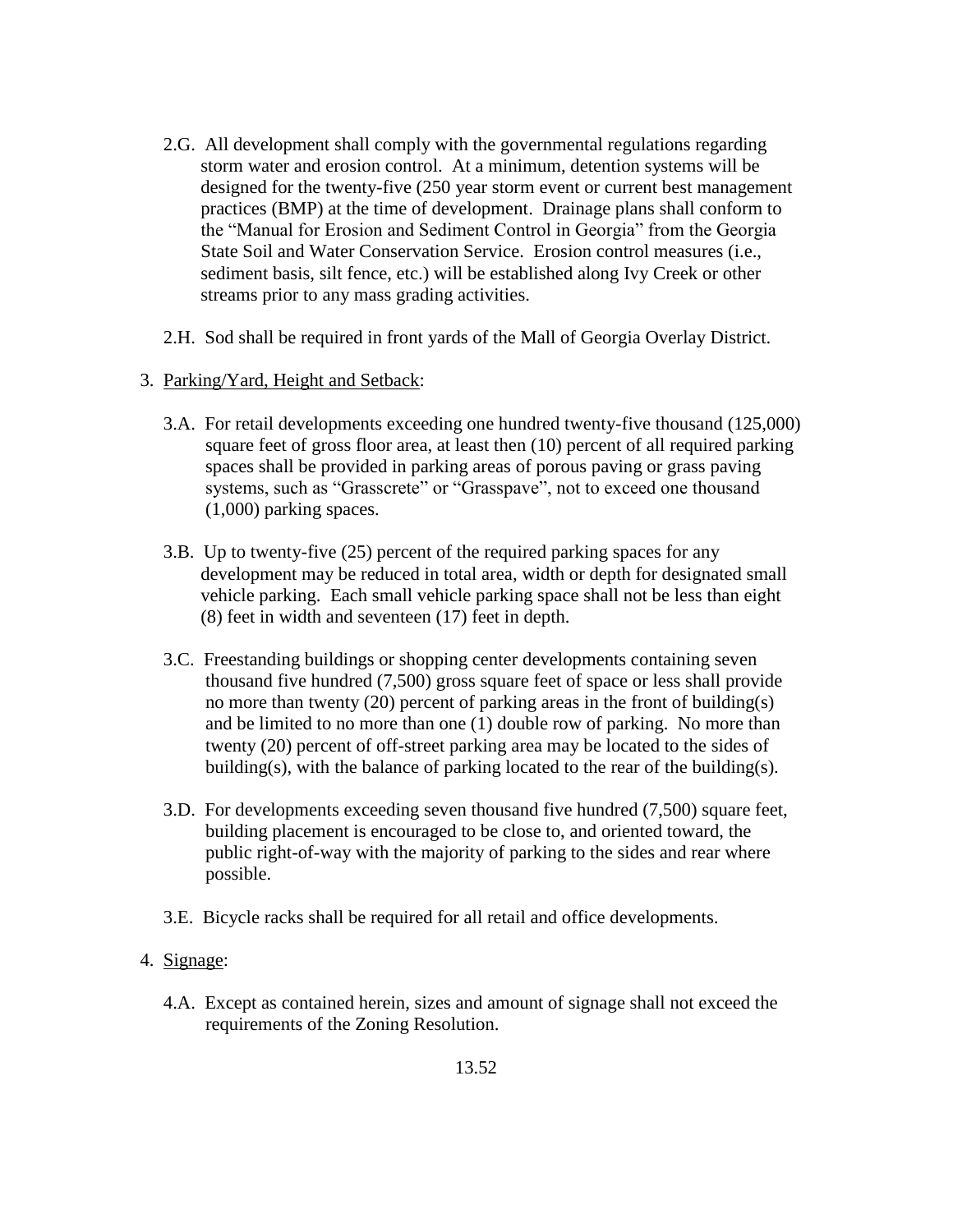- 4.B. Billboards shall not be permitted.
- 4.C. Ground signs shall be limited to monument-type signs. Base and all exterior sides of sign structure shall be constructed of materials such as brick, stone or stucco, and shall be consistent with the architecture and exterior treatment of the building. Base shall be defined as being at least as wide as the sign itself.
- 4.D. Canopy and awning sign(s) shall be limited to fifteen (15) square feet per road frontage. If lighted, lettering shall be individually formed and lighted. No spreader bar signage shall be allowed except as required by the State Fire Marshal.
- 4E. Blinking neon, portable, inflatable and temporary signage, except for real estate marketing signs, shall be prohibited.

## 5. Architectural Design:

- 5.A. Architectural design of all buildings should comply with the following performance guidelines:
	- 1. Building facades shall be of architectural treatments of glass and/or brick, stone, cultured stone or stucco. Tilt-up or precast concrete may be used for industrial development subject to review and approval of the Planning Commission.
	- 2. Contrasting accent colors of any wall, awning or other feature (other than dark green or brick red) shall be limited to no more than fifteen (15) percent of the total area for any single façade.
	- 3. Metal sided or portable buildings shall be prohibited.
	- 4. Buildings shall incorporate live plant material growing immediately in front of or on the building.
	- 5. Buildings of less than five thousand (5,000) square feet of gross floor area shall be designed with pitched roofs, minimum pitch of four (4) in twelve (12). Buildings greater than five thousand (5,000) square feet of gross floor area may also be designed with a pitched roof; however must be hidden by roof parapets, if the roof pitch is less than four (4) in twelve (12).
	- 6. Roofing materials for pitched or mansard roofs shall be limited to the following: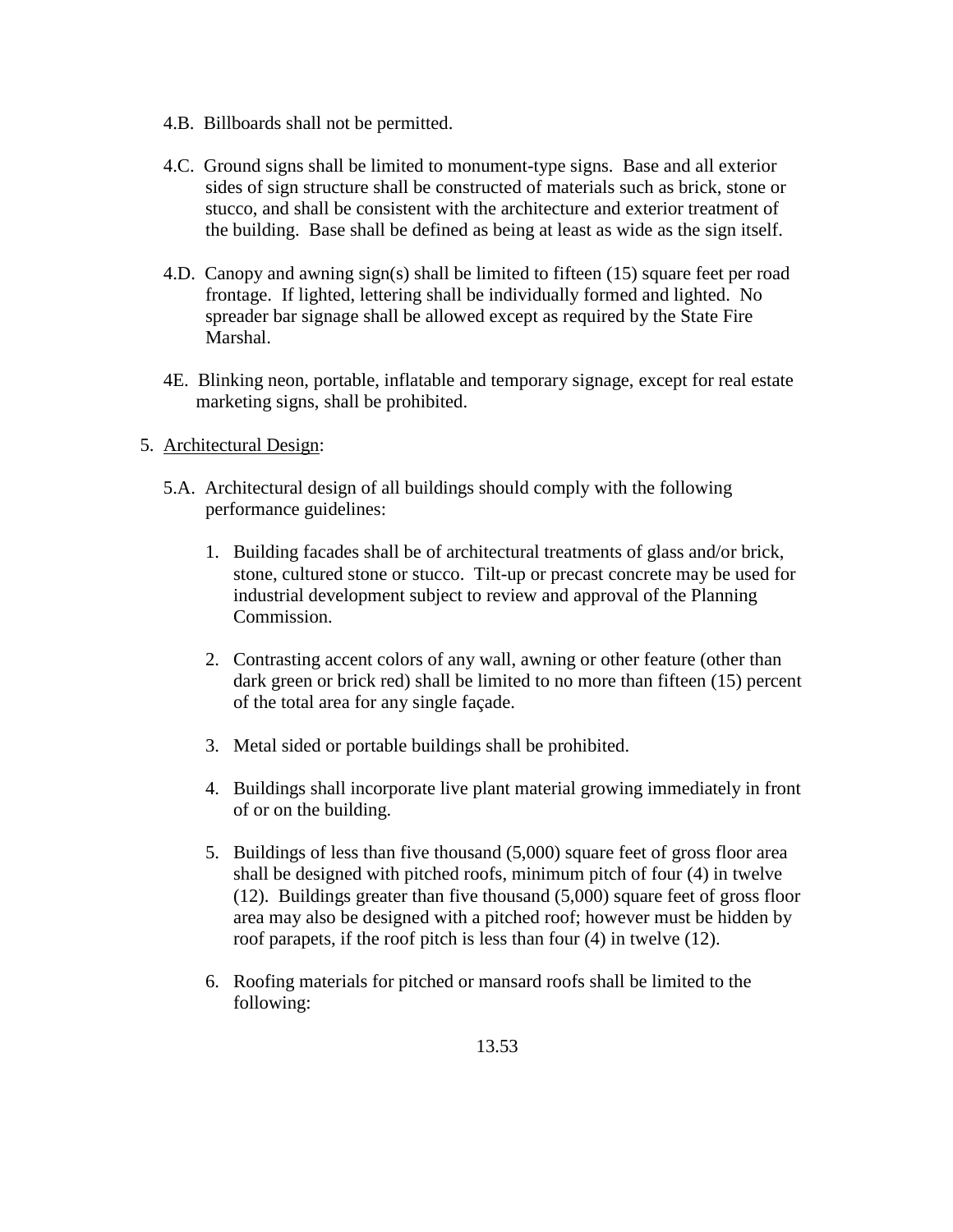- Metal standing seam of red, green or silver in color. (Not allowed for four (4) in twelve (12) pitched roofs on buildings greater than five thousand (5,000) square feet of gross floor area.)
- Tile, slate or stone.
- Wood shake.
- Shingles with a slate, tile or metal appearance.
- 7. To lend the appearance of depths and projections, facades of all buildings shall be varied in depth or parapet height. Multi-tenant building facades should be varied accordingly to align with tenant spacing subject to the approval of the Planning Director.
- 8. Within planned shopping centers distinct architectural entry identity for individual tenants' entrances shall be provided for suite exceeding ten thousand (10,000) square feet in leaseable area.
- 9. Walls visible from roadways or parking areas shall incorporate changes in building material/color or varying edifice detail such as trellises, false windows or recessed panels reminiscent of window, door or colonnade openings, landscaping or storefront at a minimum of one (1) foot, every one hundred and fifty (150) linear feet.
- 10. Roof parapets shall be articulated to provide visual diversity. Parapets shall include articulations or architectural features at least every one hundred (100) linear feet. The minimum height of articulations or features shall be two (2) feet, and may be provided in height offset or façade projections such as porticoes or towers.
- 11. Building design shall include minimum one (1) foot deep cornices, extending along the entire front of buildings and the entire sides of buildings.
- 12. Building design shall include a minimum one (1) foot contrasting base, extending along the entire front of buildings and the sides of buildings at least ten (10) feet.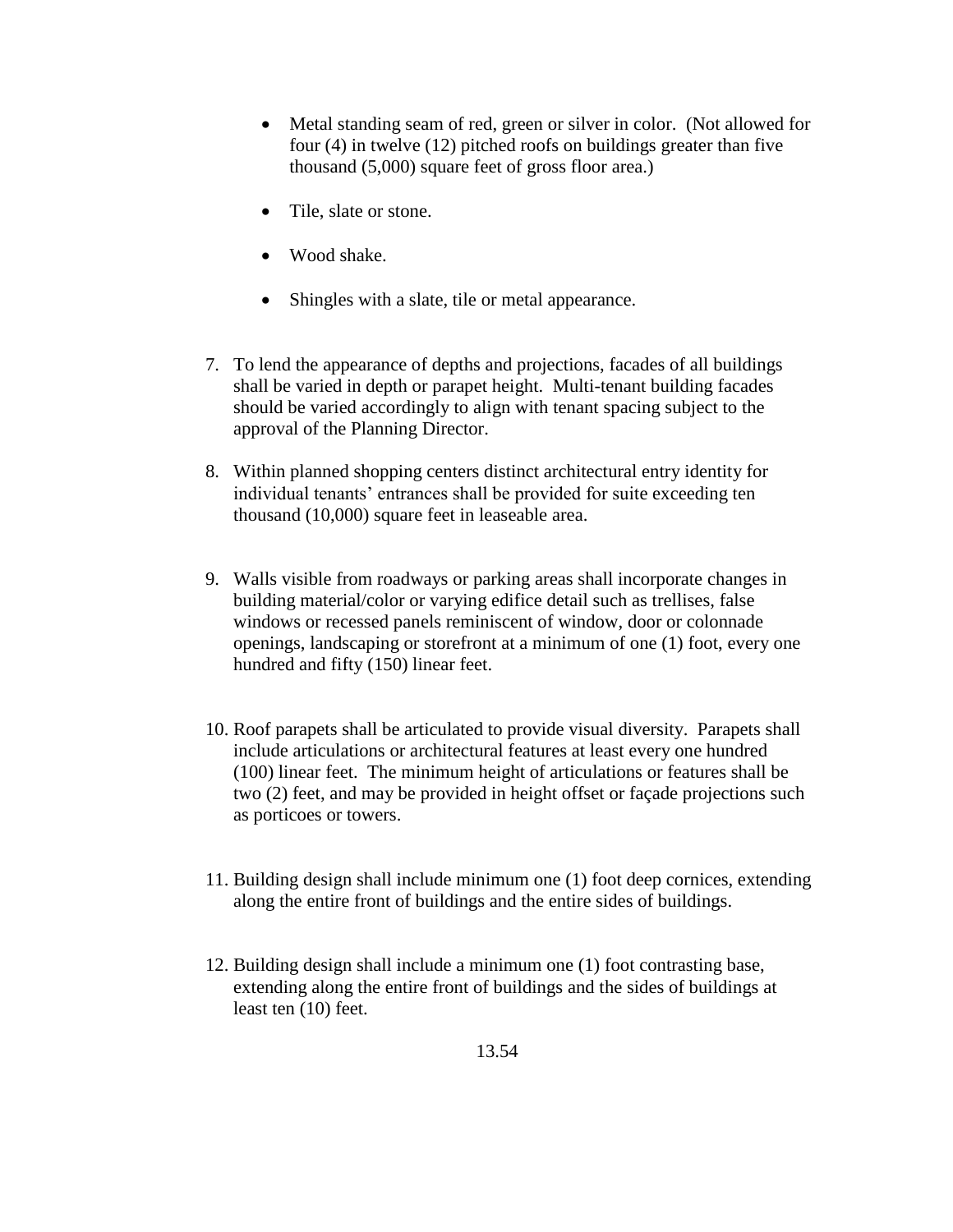- 13. All mechanical, HVAC and like systems shall be screened from street level view [within three hundred (300) feet] on all sides by an opaque wall or fence of brick, stucco, split-faced block or wood.
- 14. Any accessories provided such as railings, benches, trash receptacles and/or bicycle racks shall complement the building design and style.

## 5B. Exterior Paint Colors:

- 1. Contrasting accent colors on any single façade shall be limited to no more than 10% of the total wall area for any single façade.
- 2. Accent paint colors shall be defined as accent, trim, shutter, or door colors and shall be limited to black and those colors as defined with the Martin Senour Williamsburg Collection, Martin Senour Exterior Collection, Sherwin-Williams Victorian Exterior Color Preservation Pallete, Sherwin-Williams Arts & Crafts Exterior Color Preservation Pallete, or approved equals.
- 3. Exterior paint colors (wall colors) shall be limited to colors within the Martin Senour Williamsburg Collection, Martin Senour Exterior Collection, Sherwin-Williams Victorian Exterior Color Preservation Pallete, Sherwin-Williams Arts & Crafts Exterior Color Preservation Pallete, or approved equals.
- 4. Exterior colors for pre-colored materials such as brick, stone, etc. shall be muted, earth-tone colors generally consistent with the above paint schemes.

 Building plans shall be subject to review and approval of the Director of Planning and Development, or his/her designee, prior to the issuance of a Building Permit. Designs which are inconsistent with these performance guidelines may be denied. Alternate designs which have been denied by the Director, may be submitted for review and approval of the Planning Commission.

## Section 1316.

Architectural design and landscaping requirements for non-residential zoning districts on Buford/Gainesville Highway, Friendship Road, Hamilton Mill Road, Thompson Mill Road and South Lee Street, excluding those properties zoned M-1 outside the Mall Overlay District.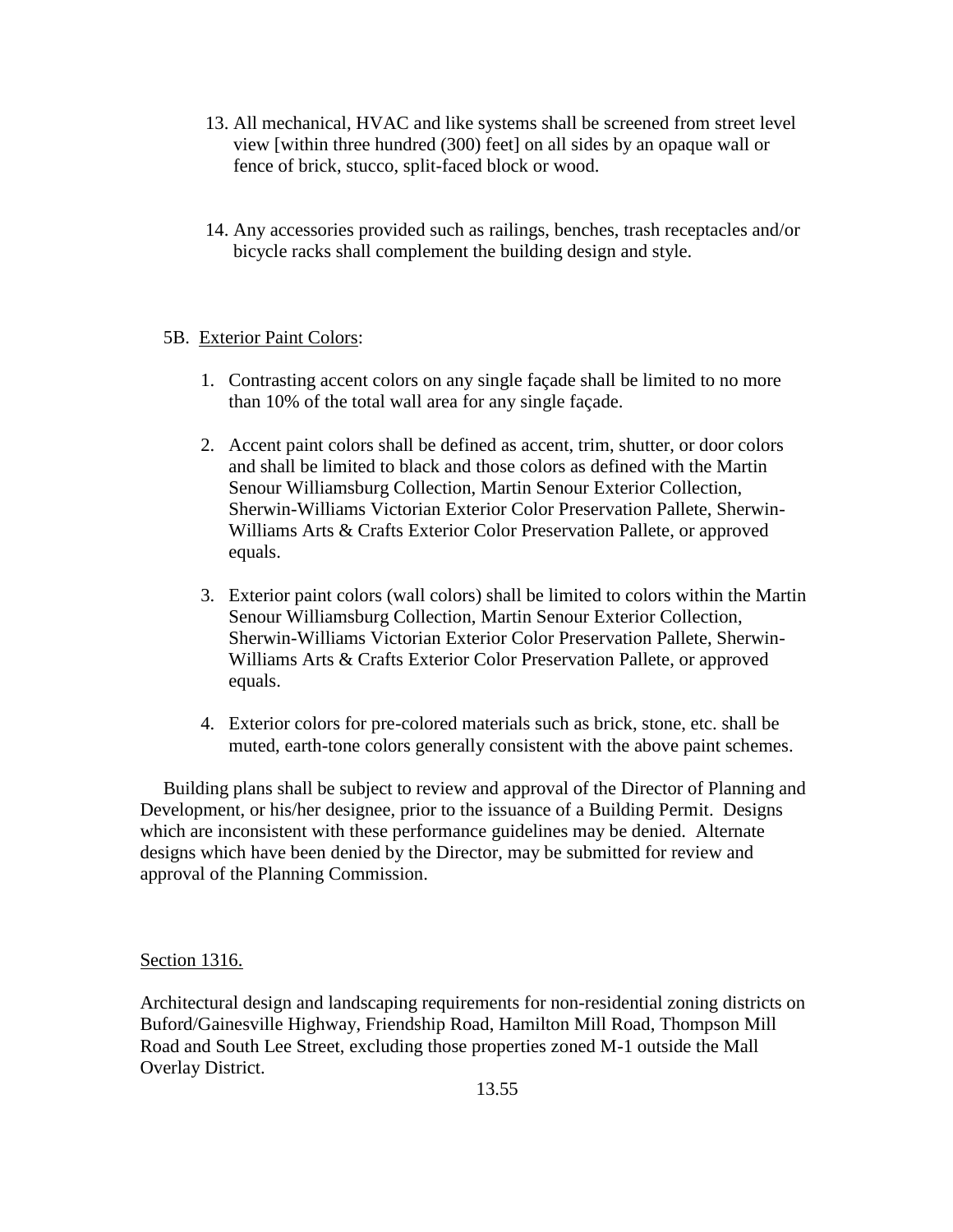#### Section 1316.1 – Design Requirements:

- 1. Landscaping Requirements:
	- 1.A. Provide, at minimum, twenty (20) Tree Density Units per acre for all non-residential development. Type and size of plantings shall be in compliance with City of Buford's Tree Protection Ordinance. At least fifty (50) percent of plantings shall consist of trees three (3) inches in caliper (dbh) or greater.
	- 1.B. Provide landscaped islands throughout all surface parking areas. Interior landscaped islands shall consist of at least one hundred (100) square feet of plantable area and two (2) trees per thirty-six (36) parking spaces. Planting islands may run parallel with the parking bay, centered over the line between parking spaces. Linear island width shall be a minimum of seven (7) feet from back of curb to back of curb. Parking bays adjacent to linear landscaped islands may be reduced to seventeen (17) feet in depth. The required trees shall be planted within the linear islands internal to the parking lot, or subject to approval of the development Division, planted in areas surrounding the perimeter of the parking lot. End islands shall consist of a minimum of 100-square feet of plantable area and one (1) large maturing shade tree or two (2) small maturing evergreen or flowering trees. Required trees shall be a minimum of six (6) feet in height at the time of planting. Landscape plans shall be submitted for review and approval of the Development Department.
	- 1.C. Provide a minimum ten-foot wide landscaped strip between all road rights-of-way and the back-of-curb of abutting off-street paved parking lots. Landscaped strips between road rights-of-way and the edge of abutting off-street grassed parking areas shall be five (5) feet in width. At a minimum, landscaped strips shall be planted in accordance with the City of Buford Tree Protection Ordinance. Provide landscaping at the back-of-curb adjacent to the parking lot consisting of, but not limited to, shrubbery, low-growing bushes, etc. to frame the parking lot.
	- 1.D. Provide non-ornamental shade trees spaced fifty (50) feet on-center or grouped at one hundred and twenty (120) feet on-center along the right of-way of the road or street. Street trees shall be of the Willow Oak variety. All street trees shall be a minimum four (4) inch caliper (dbh) at the time of planting. Street trees shall be planted six (6) feet from back-of-curb subject to review and approval of the Georgia D.O.T. or City of Buford.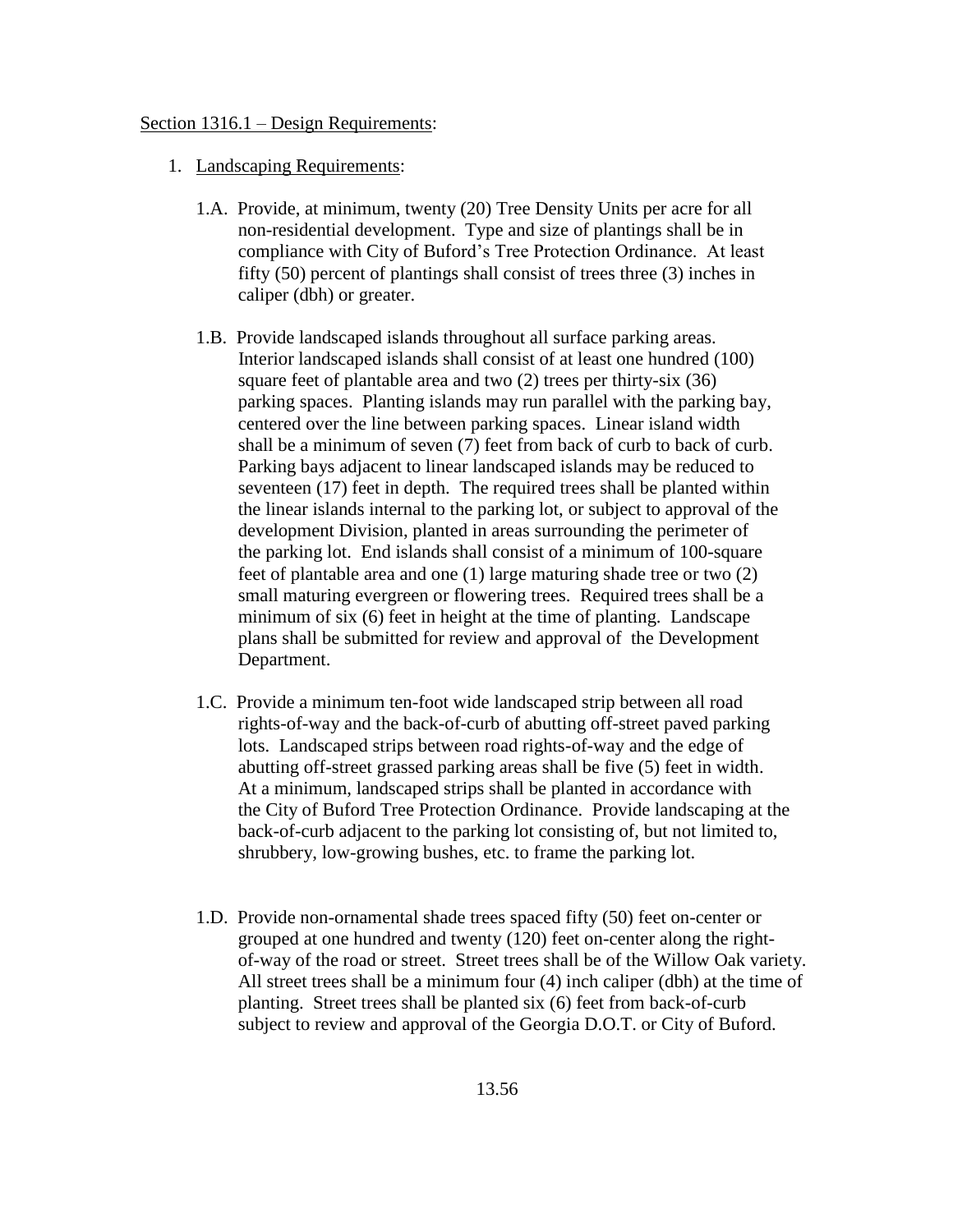- 1.E. Dumpsters which may be seen from adjacent properties or public parking lots shall be screened from view on all four (4) sides. Screening shall consist of three (3) solid walls of brick, stucco or rock construction, at least six (6) feet in height, with one hundred (100) percent solid metal or wooden gates. Dumpsters shall be placed in the rear yard and may be located zero (0) feet from the property line if the adjoining property is zoned non-residential and zero (0) feet from all applicable buffers if the adjoining property is zoned residential.
- 1.F. Natural vegetation shall remain on the property until issuance of a development permit.
- 1.G. All development shall comply with the governmental regulations regarding storm water and erosion control. At a minimum, detention systems will be designed for the twenty-five (250 year storm event or current best management practices (BMP) at the time of development. Drainage plans shall conform to the "Manual for Erosion and Sediment Control in Georgia" from the Georgia State Soil and Water Conservation Service. Erosion control measures (i.e., sediment basis, Silt fence, etc.) will be established along Ivy Creek or other streams prior to any mass grading activities.
- 1.H. Sod shall be required in front yards.
- 2. Architectural Design:
	- 2.A. Architectural design of all buildings should comply with the following performance guidelines:
		- 1. Building facades shall be of architectural treatments of glass and/or brick, rock, cultured stone or stucco. Tilt-up or precast concrete may be used for industrial development subject to review and approval of the Planning Commission.
		- 2. Contrasting accent colors of any wall, awning or other feature (other than dark green or brick red) shall be limited to no more than fifteen (15) percent of the total area for any single façade.
		- 3. Metal sided or portable buildings shall be prohibited.
		- 4. Buildings shall incorporate live plant material growing immediately in front of or on the building.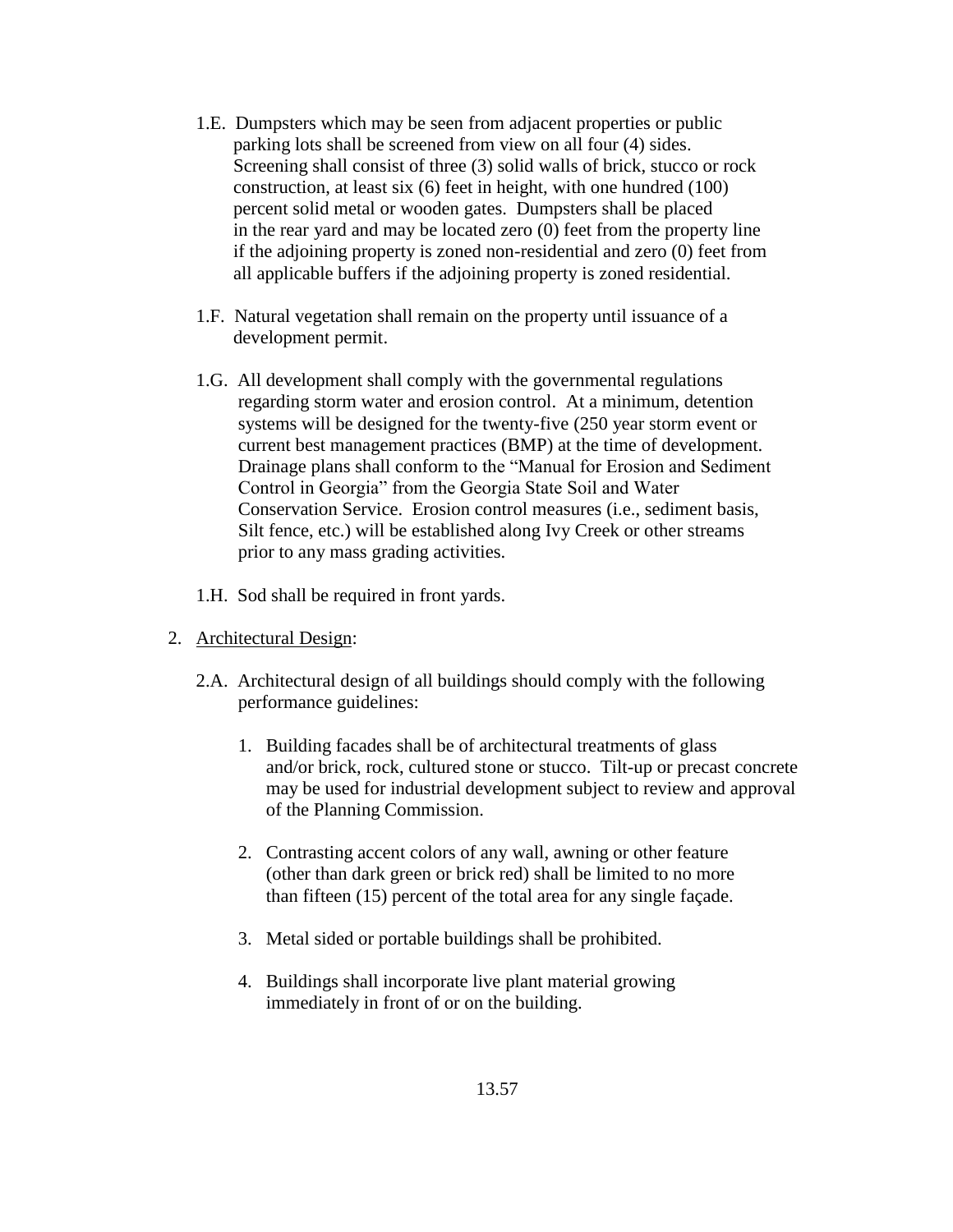- 5. Buildings of less than five thousand (5,000) square feet of gross floor area shall be designed with pitched roofs, minimum pitch of four (4) in twelve (12). Buildings greater than five thousand (5,000) square feet of gross floor area may also be designed with a pitched roof; however must be hidden by roof parapets, if the roof pitch is less than four  $(4)$  in twelve  $(12)$ .
- 6. Roofing materials for pitched or mansard roofs shall be limited to The following:
	- Metal standing seam of red, green or silver in color. (Not allowed for four (4) in twelve (12) pitched roofs on buildings greater than five thousand (5,000) square feet of gross floor area.)
	- Tile, slate or stone.
	- Wood shake.
	- Shingles with a slate, tile or metal appearance.
- 7. To lend the appearance of depths and projections, facades of all buildings shall be varied in depth or parapet height. Multi-tenant building facades should be varied accordingly to align with tenant spacing subject to the approval of the Planning Director.
- 8. Within planned shopping centers, distinct architectural entry identity for individual tenants' entrances shall be provided for suites exceeding ten thousand (10,000) square feet in leaseable area.
- 9. Walls visible from roadways or parking areas shall incorporate changes in building material/color or varying edifice detail such as trellises, false windows or recessed panels reminiscent of window, door or colonnade openings, landscaping or storefront at a minimum of one (1) foot, every one hundred and fifth (150) linear feet.
- 10. Roof parapets shall be articulated to provide visual diversity. Parapets shall include articulations or architectural features at least every one hundred (100) linear feet. The minimum height of articulations or features shall be two (2) feet, and may be provided in height offset or façade projections such as porticoes or towers.
- 11. Building design shall include minimum one (1) foot deep cornices, extending along the entire front of buildings and the entire sides of buildings.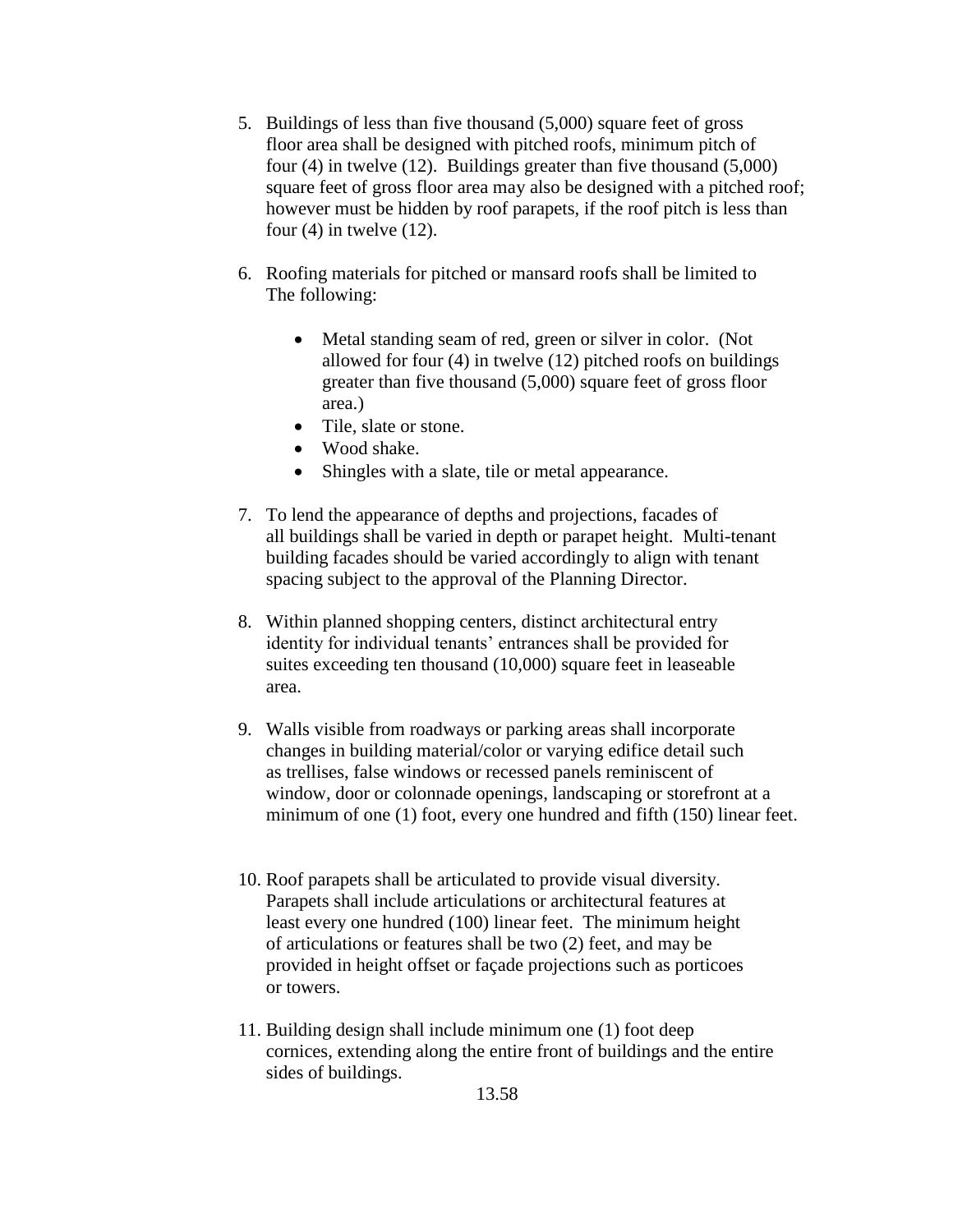- 12. Building design shall include a minimum one (1) foot contrasting base, extending along the entire front of buildings and the sides of buildings at least ten (10) feet.
- 13. All mechanical, HVAC and like systems shall be screened from street level view [within three hundred (300) feet] on all sides by an opaque wall or fence of brick, stucco or rock.
- 14. Any accessories provided such as railings, benches, trash receptacles and/or bicycle racks shall complement the building design and style.

#### 2B. Exterior Paint Colors:

- 1. Contrasting accent colors on any single façade shall be limited to no more than 10% of the total wall area for any single façade.
- 2. Accent paint colors shall be defined as accent, trim, shutter, or door colors and shall be limited to black and those colors as defined with the Martin Senour Williamsburg Collection, Martin Senour Exterior Collection, Sherwin-Williams Victorian Exterior Color Preservation Pallete, Sherwin-Williams Arts & Crafts Exterior Color Preservation Pallete, or approved equals.
- 3. Exterior paint colors (wall colors) shall be limited to colors within the Martin Senour Williamsburg Collection, Martin Senour Exterior Collection, Sherwin-Williams Victorian Exterior Color Preservation Pallete, Sherwin-Williams Arts & Crafts Exterior Color Preservation Pallete, or approved equals.
- 4. Exterior colors for pre-colored materials such as brick, stone, etc. shall be muted, earth-tone colors generally consistent with the above paint schemes.

 Building plans shall be subject to review and approval of the Director of Planning and Development, or his/her designee, prior to the issuance of a Building Permit. Designs which are inconsistent with these performance guidelines may be denied. Alternate designs which have been denied by the Director, may be submitted for review and approval of the Planning Commission.